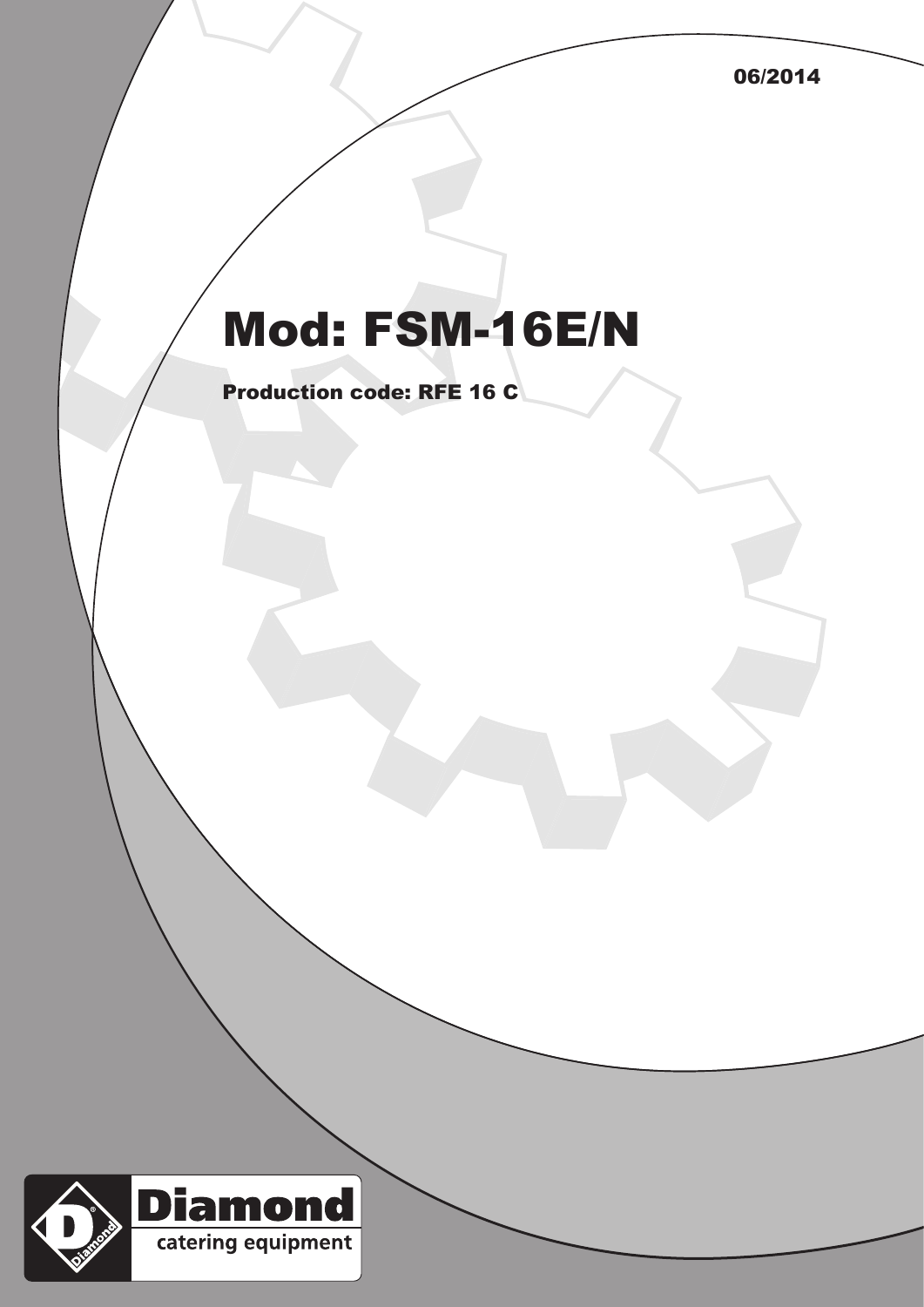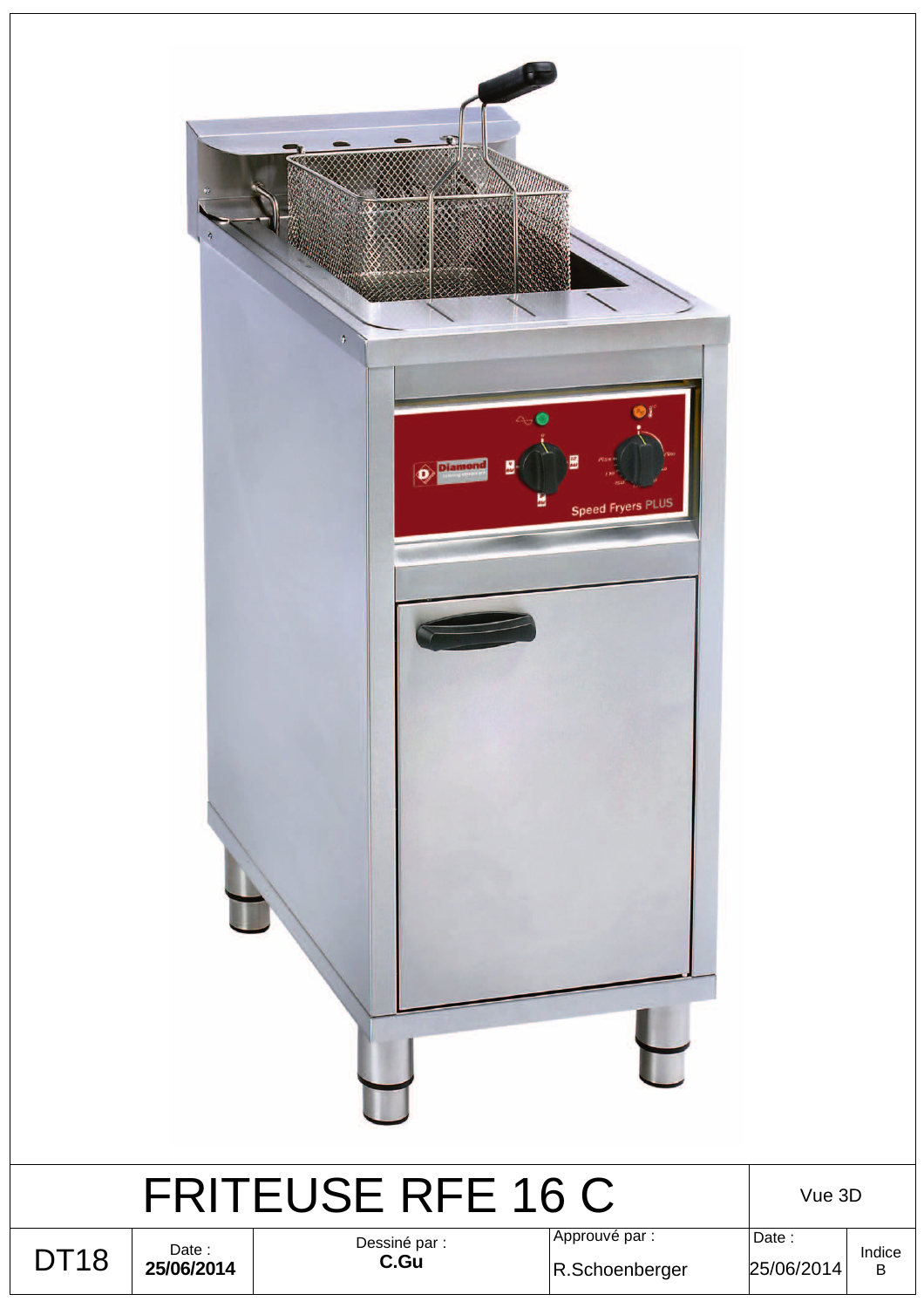|                                      |                             |                                                |                            |                     | A15016<br>51045<br>F04047<br>50035SE |
|--------------------------------------|-----------------------------|------------------------------------------------|----------------------------|---------------------|--------------------------------------|
|                                      |                             |                                                |                            |                     | 106003                               |
| D02178                               |                             |                                                |                            |                     | A16010<br>50036                      |
| 51046                                |                             |                                                |                            |                     |                                      |
| 51046SE<br>50049SE                   |                             |                                                | (你。                        |                     |                                      |
| A12002                               |                             |                                                | 黾<br>$\mathbf{a}$          |                     | 106003<br>A10032                     |
| 07180                                |                             |                                                |                            |                     | – 51044<br>A07017                    |
|                                      |                             |                                                |                            |                     | B06009                               |
| A05012<br>A05006                     |                             | $50044 -$                                      |                            |                     | 51046SE<br>50046SE<br>-- 50042       |
| A08009<br>$\mathbf{e}$<br>0 O        | G06P01058<br>$\circ \circ'$ | 8<br>$\mathscr{A}$<br>⊕<br>$\circ$<br>r.<br>r) | A10017<br>11000.           | <b>PIP</b>          | C01049<br>C05018<br>A10032<br>50043  |
| A14078<br>A08003                     |                             |                                                |                            |                     | B10019<br>B10018                     |
| 50034                                |                             |                                                |                            |                     | $-50041$<br>B10017                   |
| B09003<br>50039                      |                             |                                                |                            |                     | A13019<br>50037SE                    |
| A01002<br>A06056<br>A06012<br>B08007 |                             |                                                |                            |                     | A13019<br>50045<br>B08005            |
| 50038<br>A15016                      |                             |                                                |                            |                     | TP0011_1                             |
| 50047                                |                             |                                                |                            |                     | F04028<br>F05084                     |
|                                      |                             | <b>FRITEUSE RFE 16 C</b>                       |                            | Vue éclatée         |                                      |
| <b>DT18</b>                          | Date:<br>25/06/2014         | Dessiné par :<br>C.Gu                          | Approuvé par :<br>S.Grenon | Date:<br>03/03/2015 | Indice<br>B                          |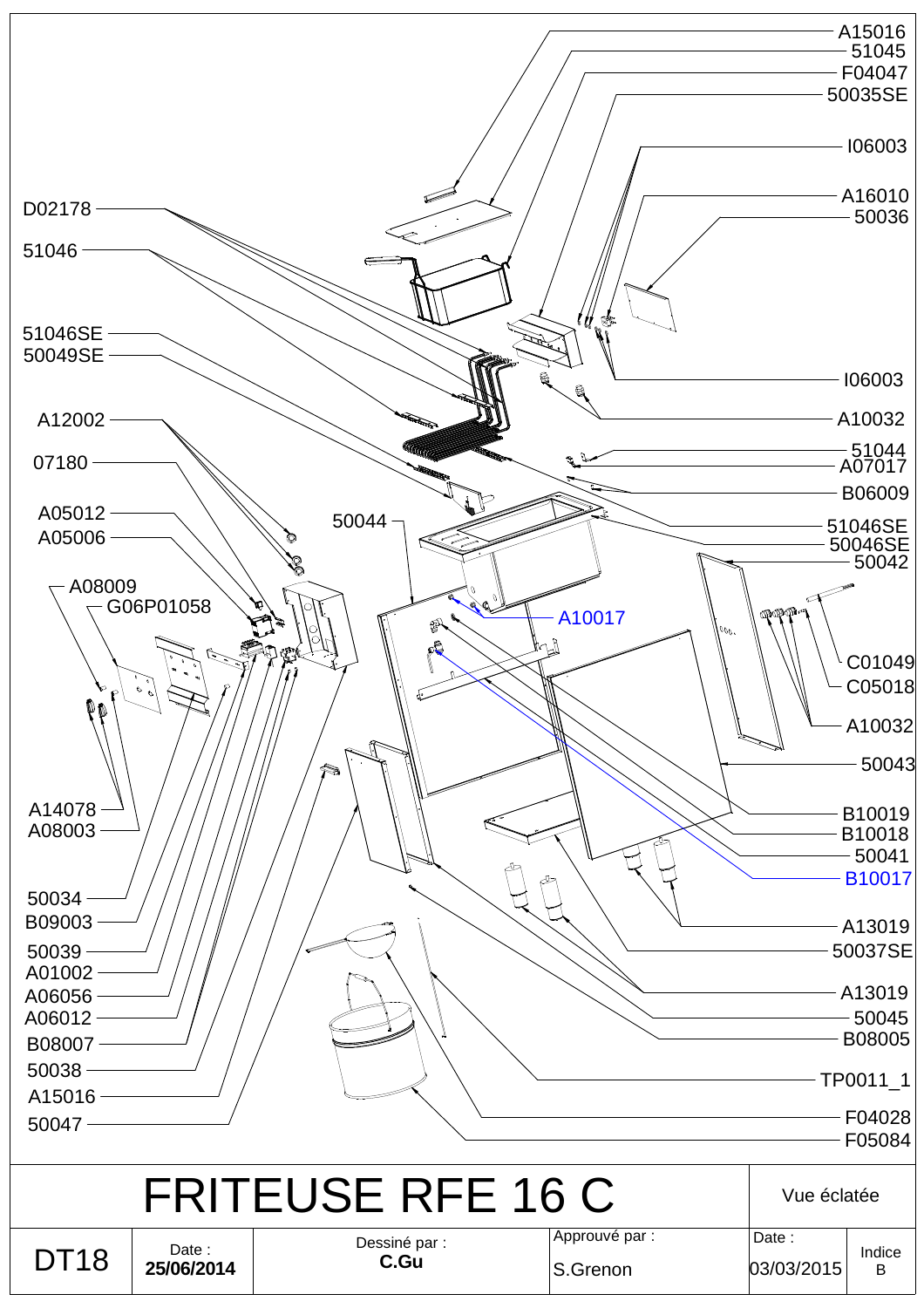DT18

Date : **25/06/2014** Dessiné par : **C.Gu**

FRITEUSE RFE 16 C

J.Godéré 03/03/2015

Nomenclature

Date :

| 1              | <b>BOITIER RESISTANCES RFE 16 C</b>                                 | CONTROL BOX HEATING ELEMENT RFE 16 C          |  |  |
|----------------|---------------------------------------------------------------------|-----------------------------------------------|--|--|
| $\mathbf{1}$   | ARRIERE BOITIER RFE 16 C/RFE 20 C                                   | BACK CONTROL PACK CASING RFE 16 C/RFE 20 C    |  |  |
| $\mathbf{1}$   | S/E SOCLE RFE 16 C + AXE                                            | <b>BASE AND AXLE</b>                          |  |  |
| $\mathbf{1}$   | PROTECTION COMPOSANTS RFE 16 C                                      | COMPONENTS PROTECTION RFE 16 C                |  |  |
| $\mathbf{1}$   | SUPPORT COMPOSANTS RFE 16 C                                         | COMPONENTS HOLDER RFE 16 C                    |  |  |
| 1              | <b>GOUTTIERE CABLES RFE 16 C</b>                                    | <b>GUTTER CABLES RFE 16 C</b>                 |  |  |
| $\mathbf{1}$   | ARRIERE RFE 16 C                                                    | REAR RFE 16 C                                 |  |  |
| $\mathbf{1}$   | COTE DROIT RFE 16 C                                                 | RIGHT SIDE RFE 16 C                           |  |  |
| $\mathbf{1}$   | COTE GAUCHE RFE 16 C/RFE 20 C                                       | LEFT SIDE RFE 16 C/RFE 20 C                   |  |  |
| 1              | CONTRE PORTE RFE 16 C/RFE 20 C                                      | INNER DOODR RFE 16 C/RFE 20 C                 |  |  |
| $\mathbf{1}$   | <b>CUVE FRITEUSE RFE 16 C</b><br>TANK ASSEMBLY RFE 16 C             |                                               |  |  |
| $\mathbf{1}$   | PORTE RFE 16 C/RFE 20 C<br>DOOR RFE 16 C/RFE 20 C                   |                                               |  |  |
| $\mathbf{1}$   | CACHE BULBE THERMOSTAT RFE 16 C<br>SENSOR THERMOSTAT COVER RFE 16 C |                                               |  |  |
| 1              | <b>SUPPORT MICROSWITCH</b><br>MICROSWITCH HOLDER                    |                                               |  |  |
| $\mathbf{1}$   | COUVERCLE MF 160/RFE 16 C<br>LID MF 160/RFE 16 C                    |                                               |  |  |
| $\overline{c}$ | BRIDE RESISTANCE MF 160/RFE 12/RFE 16 C                             | HEATING ELEMENT HOLDER MF 160/RFE 12/RFE 16 C |  |  |
| $\overline{2}$ | <b>BRIDE RESISTANCE SERTIE RFE 12</b>                               | HEATING ELEMENT HOLDER ASSEMBLY RFE 12        |  |  |
| 1              | <b>COMMUTATEUR RF14</b>                                             | <b>COMMUTATOR RF14</b>                        |  |  |
| $\mathbf{1}$   | CONTACTEUR PUISSANCE TRIPOLAIRE RBE25/RF14                          | CONTACTOR 3 PHASE RBE25/RF14                  |  |  |
| $\mathbf{1}$   | MODULE DE PROTECTION RFM 160/RFE 16 C                               | MODULE PROTECTION RFM 160/RFE 16 C            |  |  |
| $\mathbf{1}$   | THERMOSTAT SECURITE                                                 | SAFETY THERMOSTAT RF 12 SP                    |  |  |
| $\mathbf{1}$   | THERMOSTAT REGULATION FRITEUSE                                      | PROBE THERMOSTAT FRYER                        |  |  |
| 1              | MICROSWITCH 16 A/250V, T125                                         | MICROSWITCH 16 A/250V, T125                   |  |  |
| $\mathbf{1}$   | VOYANT ORANGE DIAM 12                                               | ORANGE PILOT LIGHT DIAM 12                    |  |  |
| $\mathbf{1}$   | VOYANT VERT DIAM 12                                                 | <b>GREEN PILOT LIGHT DIAM 12</b>              |  |  |
| $\overline{c}$ | PRESSE ETOUPE RF 14                                                 | SEAL                                          |  |  |
| 5              | PRESSE ETOUPE                                                       | CORD CLOSER                                   |  |  |
| 3              | PASSE FIL DA200, RF14, RG 8                                         | CABLE SHOE DA200, RF14, RG8                   |  |  |
| $\overline{4}$ | PIED INOX RFE 16 C-RFE 20 C                                         | STAINLESS STEEL FOOT RFE 16 C - RFE 20 C      |  |  |
| $\overline{c}$ | BOUTON 12 H ELECT                                                   | KNOB 12 H FOR ELECTRIC                        |  |  |
| $\overline{c}$ | POIGNEE CEINTURE FRITEUSE                                           | FRYER SIDE HANDLE                             |  |  |
| $\mathbf{1}$   | PLAQUE A BORNE                                                      | <b>TERMINAL PLATE</b>                         |  |  |
| $\overline{c}$ | TETON + ECROU RST-RBE8/12                                           | STUD + NUT RST RBE 8/12                       |  |  |
| 1              | ENTRETOISE RBE/RBG 4-8-12                                           | SPACER RBE/RBG 4-8-12                         |  |  |
| $\overline{2}$ | ENTRETOISE RB-CS-RTS                                                | <b>SPACER</b>                                 |  |  |
| $\mathbf{1}$   | LOQUETEAU                                                           | MAGNET                                        |  |  |
| 1.             | VANNE 1/2 RFE 16 C/RFE 20 C                                         | TAP RFE 16 C/RFE 20 C                         |  |  |
| 1.             | COUDE 1/2 RFE 16 C                                                  | ELBOW 1/2 RFE 16 C                            |  |  |
| $\mathbf{1}$   | CONTRE ECROU 1/2 RFE 12/RFE 16 C/RFE 20 C                           | LOCK NUT 1/2 RFE 12/RFE 16/RFE 20 C           |  |  |
| $\mathbf{1}$   | CABLE COMPLET RFE 16 C                                              | CABLE ASSEMBLY RFE 16 C                       |  |  |
| 1.             | <b>BORNE EQUIPOTENTIEL</b>                                          | EQUIPOTENTIAL TERMINAL                        |  |  |
| 3              | RESISTANCE 4000 W 230V RFE 16 C                                     | <b>HEATING ELEMENT 4000 W RFE 16 C</b>        |  |  |
| $\mathbf{1}$   | PASSOIRE RF 14                                                      | <b>SIEVE</b>                                  |  |  |
| $\mathbf{1}$   | SEAU INCOLORE 15 L RF 14                                            | BUCKET 15 L RF 14                             |  |  |
| 1.             | SEAU 15 L RF 14/25                                                  | BUCKET 15 L RF 14/25                          |  |  |
| 1.             | <b>CADRAN</b>                                                       | <b>FRONT PANEL</b>                            |  |  |
| 6              | ECROU                                                               | <b>NUT</b>                                    |  |  |
|                |                                                                     |                                               |  |  |
|                |                                                                     |                                               |  |  |

**CODE QTE PIECE** PIECE SPARE PART 07180 1 SUPPORT RELAIS SWITCH HOLDER

50034 1 BANDEAU AVANT RFE 16 C/RFE 20 C FRONT CONTROL PANEL RFE 16 C/RFE 20 C

Approuvé par :

Indice B